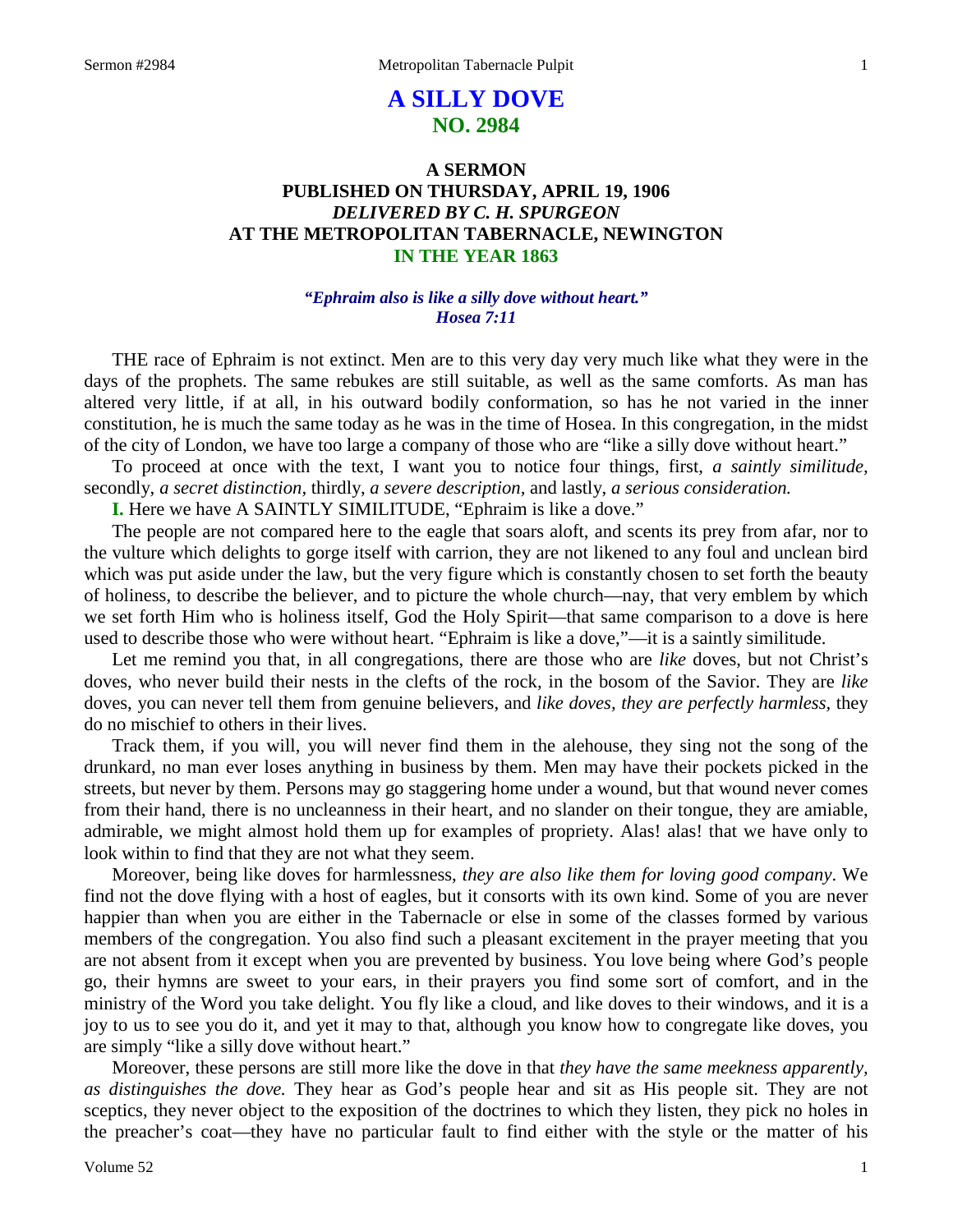discourse, they decorously frequent the house of God, and behave themselves in a seemly manner when there, nay, more than that, they do seem with meekness to receive the Word, though they do not receive it, as engrafted into their own hearts, they even receive it with joy when the seed is scattered on them, but having no root in themselves, the good seed comes to nothing.

O my dear hearers, it is a great subject for thanksgiving that so many of you are ready and willing to listen to the Word with deep and profound respect, but I do beseech you to remember that you may, in this, be like unto the dove, and yet, after all, you may be taken in the same net and destroyed with the same destruction as that which fell upon the Ephraimites, who were "like a silly love without heart."

*The dove,* you know, *is a cleanly feeder,* and so we have many who get as far as that. They know the distinction between the precious and the vile, they will not feed on law, they can only live on grace, they have come to know the doctrines of the Gospel, and they feed on them—upon pure corn well winnowed. You have only to bring in a little free will, and straightway they know the chaff from the wheat, and refuse to receive it. They cast it away as refuse metal, which is of no value to them.

But while they have an orthodox head, they have a heterodox heart, while they know the truth, and feel it, yet still it is not the right kind of feeling, they have never so received it as to incorporate it into their very being, they have accepted it with the same sort of belief, and in somewhat the same manner, as Simon did in Samaria, but after a while, when trouble and persecution shall come, and wax too hot, they will turn aside.

But I have to add yet further here, that there are some of these persons who are like doves in another respect still more singular. *As a dove is molested by all sorts of birds of prey,* so these persons do, for a time, share the lot which befalls the people of God. Why, there are some who, for the mere coming to the house of God, get nicknamed "saints." They are not saints, but they have to bear the scoffing which is given to saints, and I know some, who have turned out great sinners, who have, for a time, put up with much scoffing and rebuke for the sake of Christ.

When pointed at in the street, it has been part of the manliness of their character to acknowledge that they did frequent such a place of worship. Though their soul has never been stricken by the Divine Word, yet it has become so sweet in their ear, that they are willing to bear some degree of reproach for the sake of it. I should not like to be compelled to say precisely wherein the saint is to be distinguished by outward signs, for really the counterfeits nowadays are so much like the genuine, that it needs the wisdom of the infallible God Himself to discern between the one and the other.

We can have false faith, false repentance, false hope, and false good works. We have all sorts of shammings—paint, varnish, tinsel—and we may so grain that a skillful eye will scarcely know whether it is the genuine wood or the artist's skill. There are many ways of preparing metals, and sometimes, the alloy seems to have in it, for some purposes, qualities which the unalloyed metal lacks. O Lord, the great Searcher of hearts, do You search us, lest we should have applied to us saintly names, and pass the saintly reputation and character, and hold saintly offices, and after all be cast away with the rubbish over the wall, and left to be consumed for ever and ever! But enough on that point.

**II.** I have now to call your attention to A SECRET DISTINCTION, "Ephraim is like a dove *without heart."*

This implies *a lack of understanding*. The dove knows but little, and experience scarcely teaches it anything. We may almost spread the snare in the flight of that bird, and yet it will fly to it, it is so silly. It does not seem to possess, at least to the outward eye, the wits and sense of some others of the feathered tribe. It has little or no understanding. And oh, how many there are who are spiritually like the dove, they have no real knowledge of the truth! They rest in the letter and think that is enough.

I solemnly believe that there are thousands who have not the shadow of an idea of the meaning of the words which they hear every Sabbath day in a form of prayer. They repeat those prayers without any appreciation of the sense of them, they would probably not notice if the words were put in any other way. Doubtless they would get as much good out of them if they were thrown together in wild disorder, as they do out of the beautiful and magnificent array in which they are marshalled. Many, who come and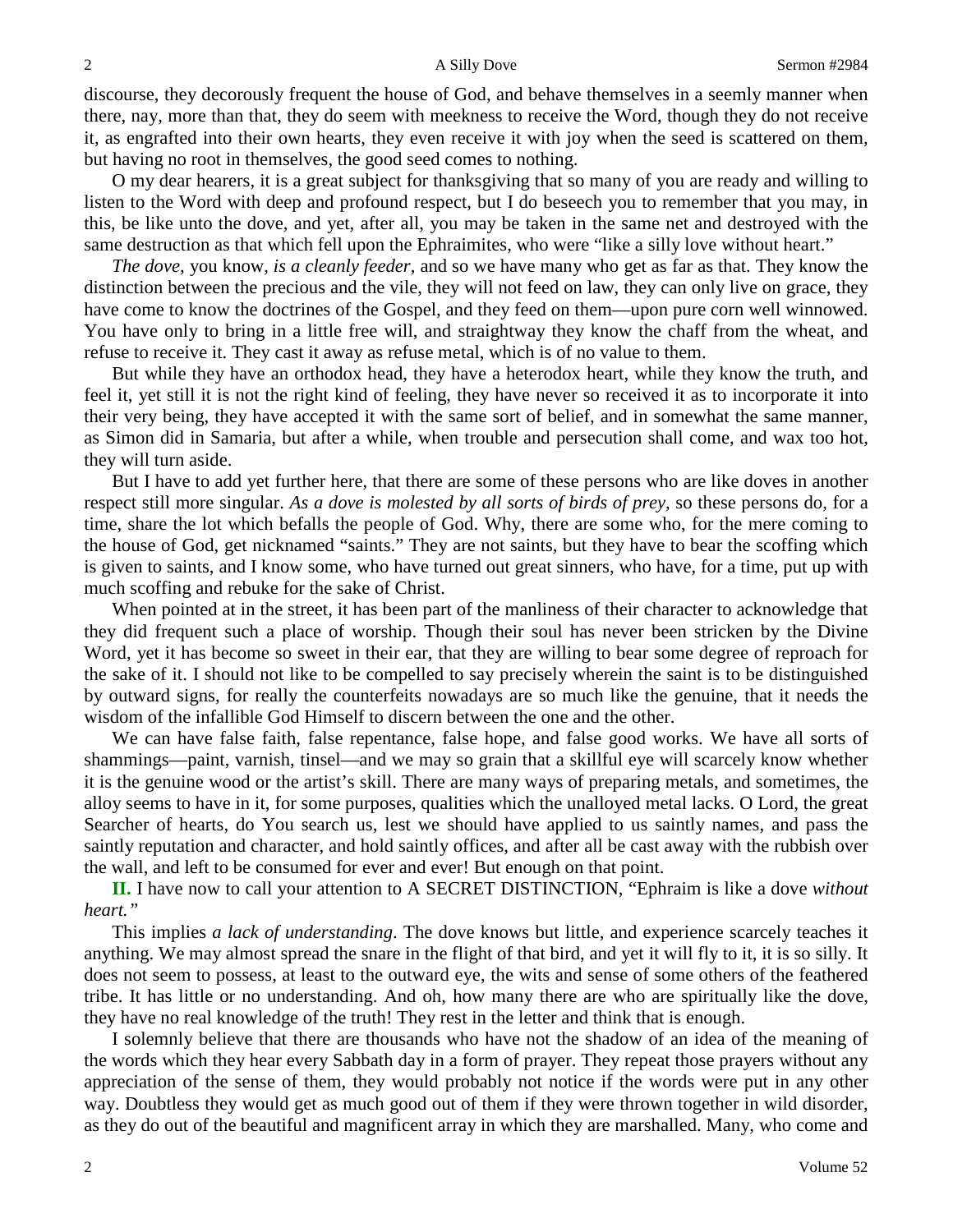### Sermon #2984 3

hear the most simple truths, go away and say, "It is a riddle to us, we cannot understand how people can sit and listen to that." Either they condemn the preacher's words as trite or else as fanatical, they cannot understand them. You may fetch a clodhopper and set before him the masterpiece of an eminent old painter, and tell him, "That picture is worth sixty thousand pounds." He looks, opens his mouth, stares again, and says he can't make anything of it, he can't see where the money could go. He'd sooner have carts, and horses, and pigs, and cows, and sheep.

Well now, to some extent, we might almost sympathize with him, but the high-art critics despise the man at once for having no soul above his clod. And it is just the same in spiritual things. Exhibit the glories of the person of Christ, and the matchless wisdom of the plan of salvation, that man can see nothing in it. "it is, no doubt, a very good and very proper thing," he will attend to it, and so on, and then he goes to church, and thinks he is pious, sits in his seat, and goes through the routine, and then supposes he is reconciled to God. Oh, how many such silly doves we have fluttering in and out of our places of worship! As a quaint old preacher said, there were scarcely seats enough for the saints on account of the number of simpletons that came to listen.

But again, they were silly doves without heart, because, lacking an understanding heart, *they also lacked a decided heart.* Sometimes, however, the dove would be slandered if we should use her as a metaphor in this respect. Have you not seen the dove, when, from afar, with her quick eye, she has seen her cote, fly straight away, over miles of sea and land, straight to her beloved home? There, she could not be used as a metaphor of the ungodly, but of a child of Jesus, who thus flies to Him over the wild waves of sin.

But perhaps, you have seen the dove as first she rises in the air, and then flies round and round. She deliberates in order to find out which is the right direction, and when she has made up her mind, away she flies straight as an arrow to the goal. But while she is fluttering about, she is an apt emblem of some men. They are undecided whether for God or Baal. They halt, to user Elijah's figure, between two opinions. "How long halt ye between two opinions? If the LORD be God, follow him; but if Baal, then follow him." On Sundays, they go to church, but on Mondays, they put off their religious habits, the weather is too rough, or something else prevents them from going to the prayer meeting. On Sunday, they say—

> *"My willing soul would stay In such a frame as this, And sit and sing herself away To everlasting bliss;"—*

but on Monday or Tuesday, the sound of the wheels in the street, and the noise of them that buy and sell, put the music of Jerusalem out of their ears, and they would fain go back to the world again. Ah, they are silly doves, without understanding and without decision!

Nay, there are some who may be said to have a sort of decision for a time, but they are like the dove, in that *they are without resolution*. The dove seeks to fly in one direction, somebody claps his hands, and she changes in a moment, or else he sprinkles a handful of barley on the ground, and though she was flying yonder, she is over here again. How many persons there are of that kind, setting their faces to Zion, intending to join the church, perhaps they have seen the elders and the pastor, and been accepted, but after a little time, they say, "Well, they did not know all about it, there are more frightful things than they dreamt of in it!" Like Pliable, they would go to heaven, but they get into the Slough of Despond, and there is queer stuff there that gets into the ears and mouth, and so they get out on the side nearest home, and tell Christian he may have the brave country all to himself, for they don't like the miry places on the way.

Or it may be, that some old companion comes up from the country, and he will treat them to some place of amusement, or perhaps, it may be that there is a prospect of gain to be got in some branch of business that is not quite so honest as it might be. But does not the money count as well? Isn't it as good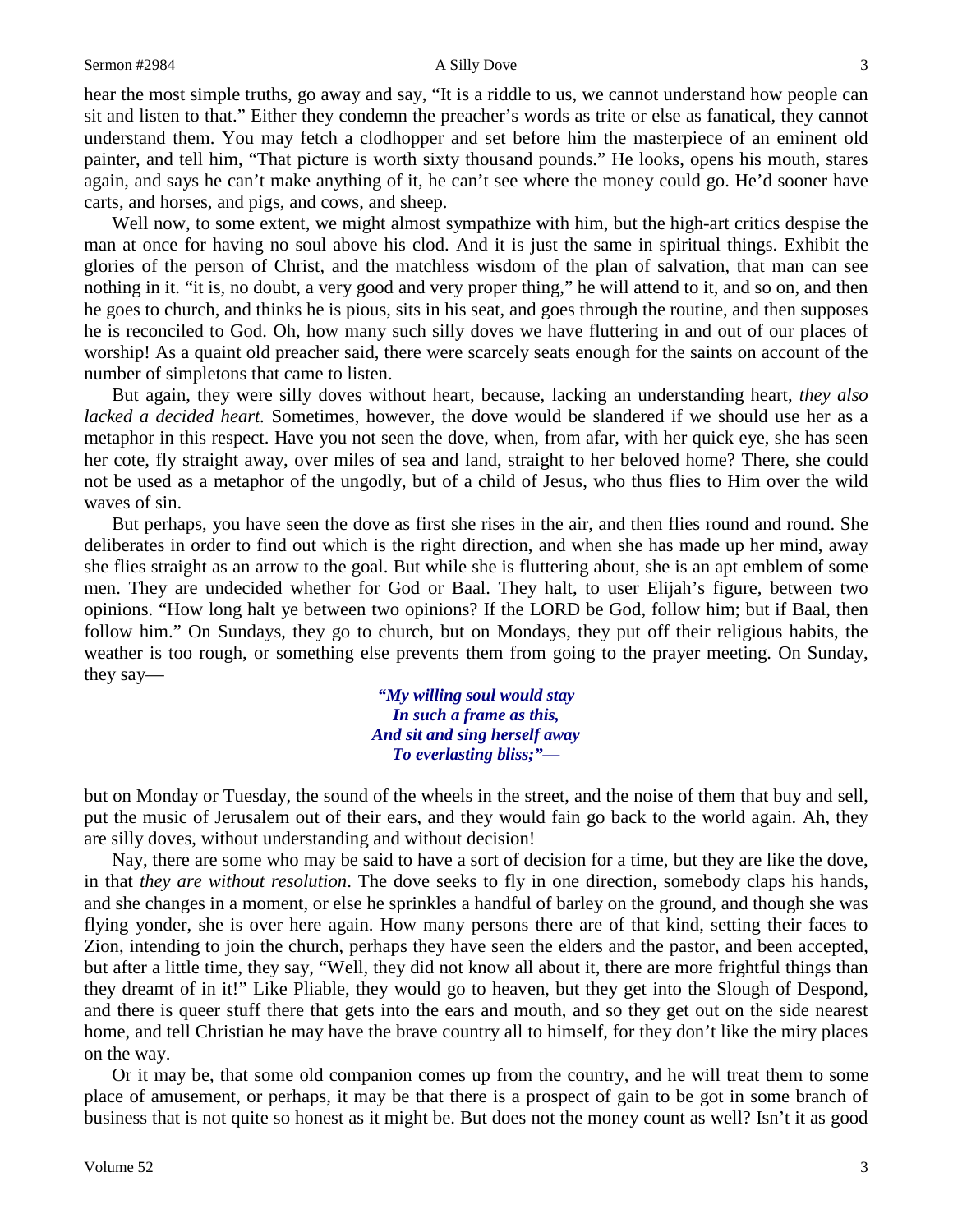to spend? Will not other men think it worth twenty shillings to the pound, however it may have been gained? These people, who seemed so true and warm-hearted, are like the silly dove without resolution, and fly away again to their old haunts, and become just what they used to be.

So likewise there are many, like a dove, *without bold hearts*. They never turn upon a persecutor. They never stood in the gap with Mr. Valiant-for-Truth, holding the sword in their hand. They cannot open their mouth to speak for Jesus, but they run away when they ought to stand out like a lion against their foes, they never give a reason for the hope that is in them. We have plenty of Baptist churches educating cowards by the score. They never come out before the whole church—that would be too trying for their nerves. They are never expected to come out boldly on the Lord's side.

Too often, baptism is administered somewhere in a corner, when as few as possible are present, and in that way, where we ought to have lion-like men, we breed those who hide their principles, and are ready to amalgamate with any sect of people so long as they can but bear the name of Christians. I would to God, dear friends, we had bolder men for our Lord and Master. Be as full of love as you can, but take care that you mix iron with your constitution. Silly are the doves that have no bold heart for God. The day will come when only the bold heart shall win, for the fearful and unbelieving are to have their part in the lake that burns with fire and brimstone.

Too many, also, there are like a silly dove, in that *they have a powerless heart*. If you visit a great manufactory where there is a large engine, you will notice that the amount of power used in the factory is proportionate to the capacity of the steam-engine. If that should work but feebly, then the wheels cannot revolve beyond a proportionate rate, and every part soon discovers that there is some lack of motive force.

Now, man's heart is the great steam-engine of his whole being, and if he has a heart that palpitates with swift strokes, it will put his whole nature in motion, and that man will be mighty for his Lord and Master, but if he has a little, insignificant heart that never did glow, and never did burn, and never did know anything about the warmth, and life, and heat, and power, and benediction of God's love, then he will fritter away his time, knowing the right and doing the wrong, loving in some sort the thing that is beautiful, but still following that which is deformed, giving his name to God, and giving what little strength he has to the other side. Brethren, I would to God there were not so many in all our communities that have but a pigeon's heart, or a dove's heart, or no heart at all.

The root of the matter lies here, *these Ephraimites have not renewed hearts,* and so they fail. Verily, verily, is it true to this hour, as in Jesu's day, "Except a man be born again, he cannot see the kingdom of God." Many strive to see it in their own way, but until the effectual grace of God comes down to turn their hearts from the great and extraordinary confidence which their proud flesh has in their own works, they never will see, they never can see, the kingdom of God. How many like Ephraim, then, have the heart altogether wrong because it is not renewed, therefore it has none of these qualifications which tend to make the man what he should be.

**III.** With great brevity, we notice, in the third place, A SEVERE DESCRIPTION, "Ephraim is like a *silly* dove."

It is a fine word, that word "silly." Hardly do I know another that is so eminently descriptive. There may be some sort of dignity in being a fool, but to be silly—to attract no attention except ridicule—is so utterly contemptible that I do not know how a more sarcastic epithet could be applied.

"Ephraim is like a silly dove without heart." And why silly? Why, *it is silly,* of course, *to profess to be a dove at all, unless a dove at heart,* silly of you to enslave yourselves with the customs of a country of which you are not a citizen—to bind yourselves with the rules of a family of which you are not a member.

We find men, when they go to another country, if there is a conscription there, only too willing to plead their own nationality, in order to escape it, and yet we have persons who will serve in the Christian conscription, who give as God's people give, and outwardly do what God's people do, and yet they are not of the godly nation, but are aliens from the commonwealth of Israel. Is not this silly—to take the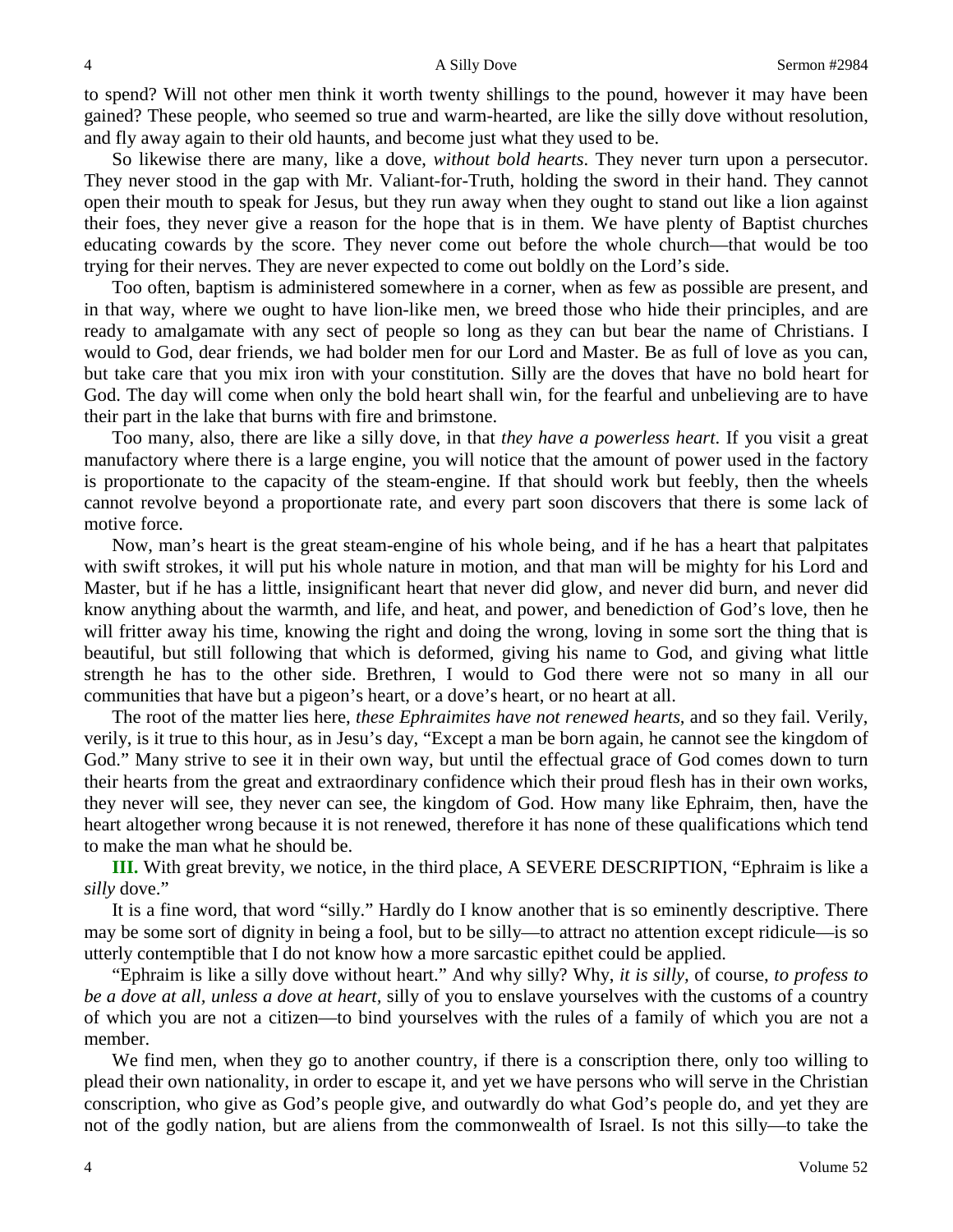irksome toil, and not to get the joy and the benefit of it? You are silly to go and work in the vineyard, though you have never eaten of the clusters, and never can unless your heart be right in the sight of God. Isn't it silly, then, to profess to be a dove at all and yet not to be a dove?

Isn't it silly, again, to think you can pass muster when your heart is wrong—*to fancy that, if you fly with the crowd, you shall enter heaven without being seen?* Do you think to deceive Omniscience? Do you think infallible wisdom will not discern you? Do you think to enter heaven while your soul is estranged from God? Then, indeed, you are worse than a fool, you are "silly" to think such a thing. How can you thus hope to deceive your God?

What is more silly than to play fast and loose in this way—first, to sing the song of Zion, and then the song of lasciviousness? There is something dignified even in the devil himself, there is something awful about the grandeur of his wickedness, because he is consistent in it, but there is nothing of that consistency in you, because you are here and there, everywhere and nowhere, everything by turns, and nothing long.

Some of you are *so silly as to hasten your own condemnation.* You know that to be without God, and without Christ, will ruin you, and yet you do that which keeps you from going to Christ, you hug the sins that prevent your laying hold on Him, and still dandle upon your knee the lusts which you know will shut the gates of heaven against you. Like Ephraim, you are silly enough to trust in that which will be your ruin. Some of you rest upon good works or hope to be saved by good feelings. The two powers which had oppressed Ephraim, Egypt and Assyria, were still the powers in which he trusted. Do not you imitate his folly by trusting to that which will ruin you.

You are silly, again, because, *when there is so much danger, you do not fly to the place of shelter*. O silly dove, when the hawk is abroad, not to seek the cleft of the rock to hide itself! And how silly are some of you! Day after day, year after year, Satan is hawking after you, the great fowler is seeking your destruction, but the wounds of Christ are open to you, and the invitation of the Gospel is freely given to you, and yet, so silly are you, that though you know better, you prefer the pleasures of the day to the joys of eternity. Yet I know not that you do *prefer them,* only somehow or other you are too silly to prove your preference, and go on like a child that is playing on the hole of the cockatrice, making mirth over your damnation, too silly to make up your minds to choose either heaven or hell.

I know there are some such people in this house, would God that the arrow might find out the right persons, but too often, these doves are so silly in another respect, that they will not let the appeal of the Gospel come home to them. They say, "It cannot be for me, for I go to Mr. A's or Mr. B's class, it cannot be for me, for I go to the prayer meeting, I contribute to the College, and every good work," yet all the while, it means just you who act upon your own whims, but not for God, who give God anything but your heart, who are ready to make a sacrifice of all, except that you refuse that which He asks of you, "My son, give me thine heart."

It was considered to be a sign of great calamity when the Roman augur slew a bullock, and found no heart, and it is the worst of all calamities when a man has no heart to give to God. "This people draweth nigh unto me with their mouth, and honoureth me with their lips; but their heart is far from me," is one of the complaints against Israel of old, and one of the sins which made the prophets weep, and caused Jerusalem to be ploughed like a field.

**IV.** I close with just a few words upon the fourth point and that is, A SERIOUS CONSIDERATION.

There are one or two things I would say solemnly, softly, and hopefully. Oh, that they may stick in the memory and the conscience of many of you!

Those of you, my hearers, who have been long sitting in this Tabernacle, some of you ever since it was built, and before then in other places under our ministry, yet are just the same as you used to be, ought to recollect *how sadly we look on those who are not saved*. It is no rare thing to find the attendant of the sanctuary an unbeliever. It is a common thing to find the child of converted parents, the lad educated at the Sabbath school, the man who has always had a seat in God's house, still having no hope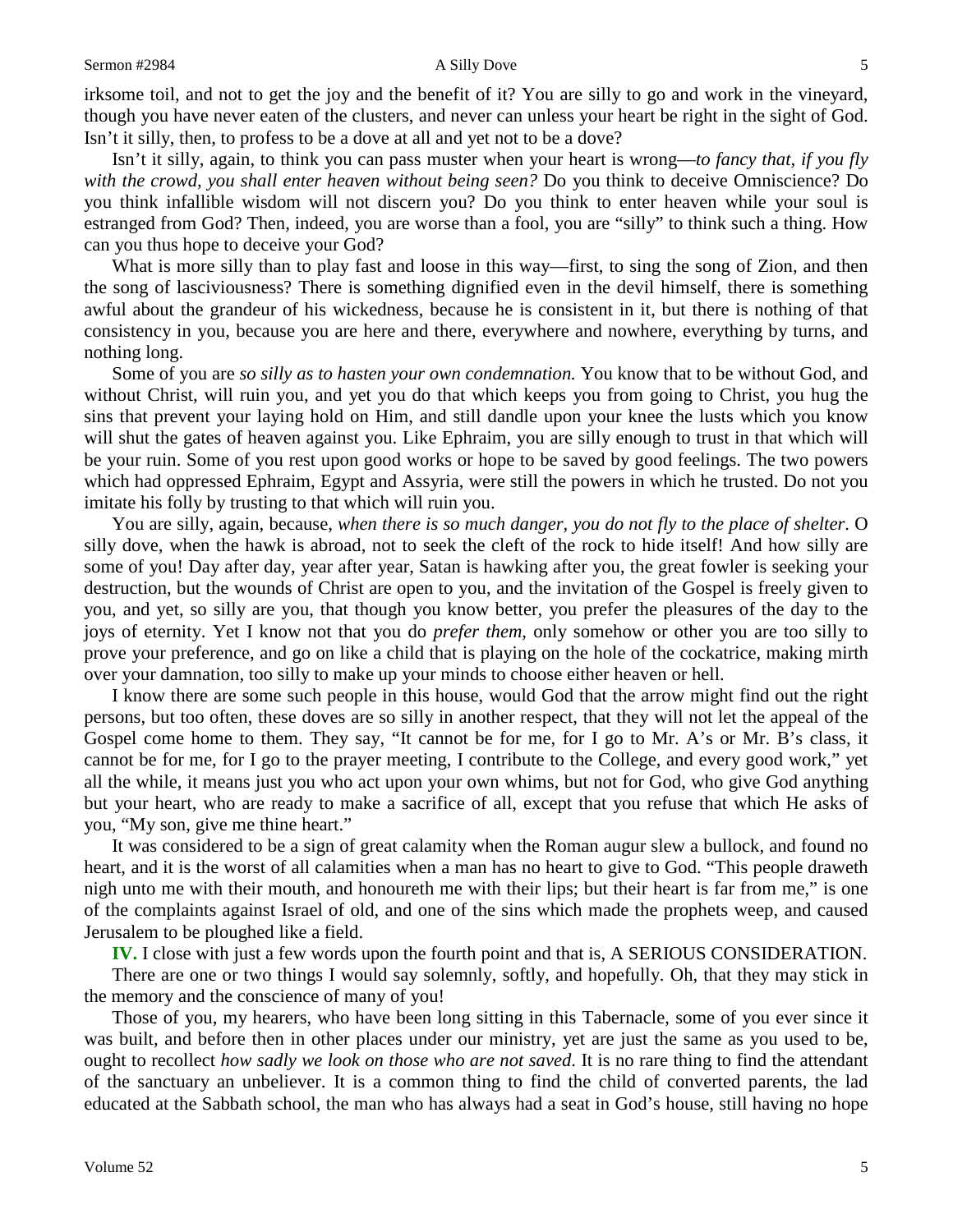and without God in the world. Think of that! Be not deceived, the Gospel will harden such people as you are.

Speaking after the manner of men (for, with God, all things are possible, and a sovereign God doeth as He wills), it does seem less and less probable that you ever should be called by grace after you have sat and listened to the Word so long. The voice that once startled you now soothes you, the manner that once attracted the eye, and sometimes seemed to touch the heart, fails to do either, and the very truth that once went over your heads like a crash of thunder has so little force in it now that you even sleep under the sound thereof. Think of that, you who are like a silly dove without heart.

Remember, too, that *some of the vilest sinners that have ever lived have been manufactured out of this raw material.* Some of the worst men were once, apparently, meek-hearted hearers of the Word, but they sat under the preaching of the Gospel till they grew ripe enough to deny God and curse Him. The unsanctified hearing of the Gospel has sometimes produced more gigantic specimens of sin than the deaf ear of the adder. Beware, my hearer! I know that you will say with Hazael, "Is thy servant a dog, that he should do this great thing?" Yes, there is dog and devil enough in you, unless you have been changed by grace, to do that thing and twenty other things that you have never dreamt of yet.

Think what multitudes of souls in hell there are like you—silly doves without heart. Many of the population of that place of wailing once heard the Gospel, heard it with gladness, and appeared to receive it for a time, but they had no root, and so the impression withered away. They never had been called effectually by grace, and never had been renewed in heart, although they had all the outward semblance of holiness. They have gone! Even now, your soul may listen to their groans and moans, the least of all which would be, "Make your calling and election sure, and be not satisfied with the name to live while you are dead."

May the Spirit of the living God stir you up to this, for if not, I have one more consideration to urge upon you. *Remember how soon you may be in hell yourself*. And they who go there, if they have been such as you are, go there with a vengeance. To go from under the shadow of the pulpit to the pit, is terrible. To go from the communion cup, to drink the cup of devils, from the song at saints to the weeping, and wailing, and gnashing of teeth of lost souls, from all the hallowed joys of God's Sabbath, of God's house, and of His Word, down to the unutterable infamy of spirits that have no love to God, but curse Him day and night—my hearers, that may to your lot within an hour, a week, a year.

It matters not what the period may be, for if it ever be your lot, the time past shall seem to have been but the twinkling of an eye for its joy, though it may appear to you to have been ages for the awful responsibility which the day of mercy will have entailed upon you. "Repent and be baptized every one of you," as Peter said, so say I. If ye have not as yet received Christ, lay hold on eternal life, and oh, that the Spirit of the living God, while I preach the Word *generally,* may apply it *particularly,* finding out His own chosen, and gathering them out of the ruins of the Fall, that they may be jewels in the crown of the Redeemer! The Lord make us doves, but God forbid that we should be "silly doves without heart."

## **EXPOSITIONS BY C. H. SPURGEON**

## *PSALM 78:10-61 AND 1 PETER 4:1-13*

The story of how the children of Israel behaved themselves towards their gracious God.

**Psalm Chapter 78. Verses10-16.** *They kept not the covenant of God, and refused to walk in his law; and forgat his works, and his wonders that he had shown them. Marvellous things did he in the sight of their fathers, in the land of Egypt, in the field of Zoan. He divided the sea, and caused them to pass through; and he made the waters to stand as an heap. In the daytime also he led them with a cloud, and all the night with a light of fire. He clave the rocks in the wilderness, and gave them drink as out of the great depths. He brought streams also out of the rock, and caused waters to run down like rivers.*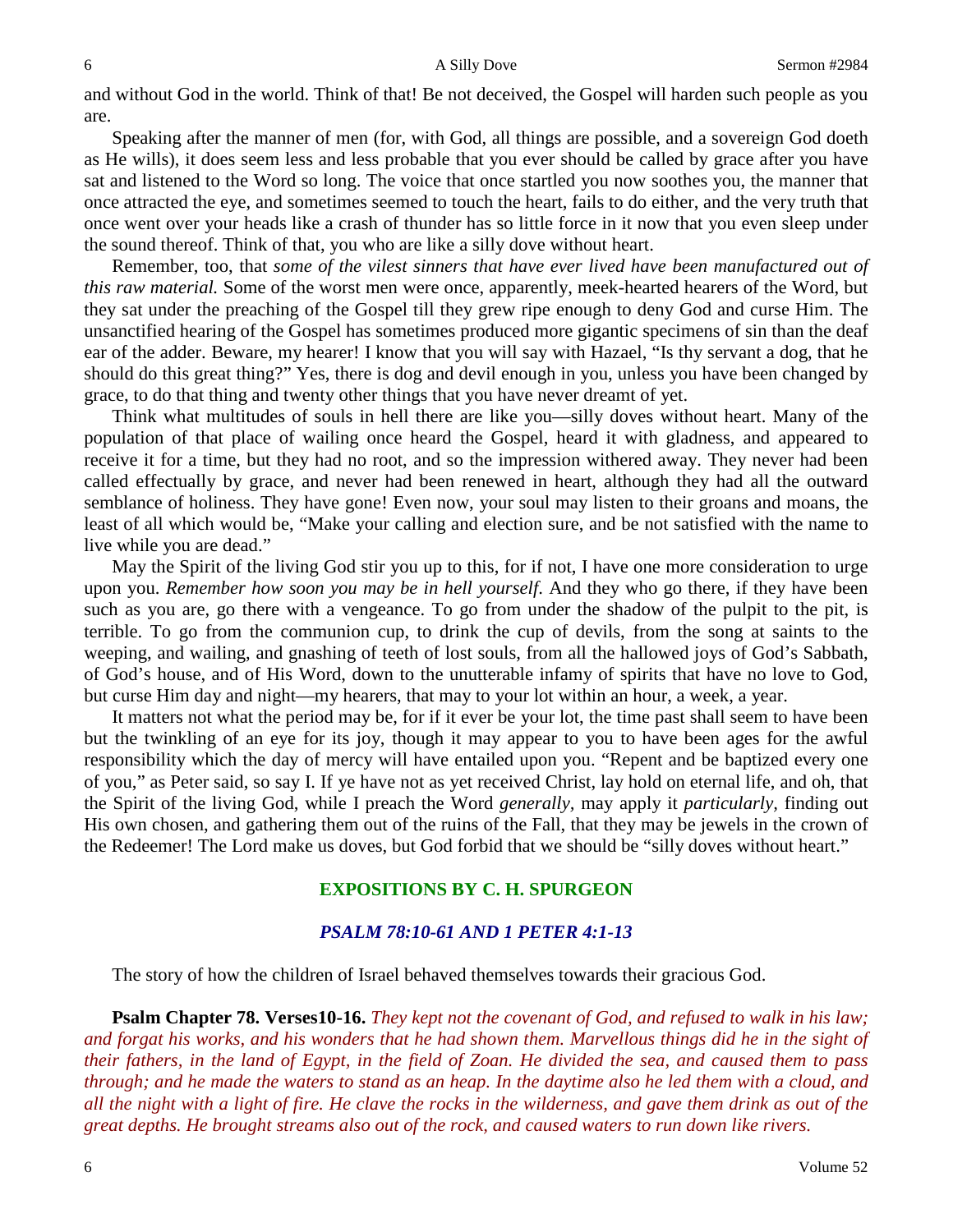In such a scene of miracles, surrounded by such prodigies of goodness, what did they do? **17.** *And they sinned yet more against him by provoking the most high in the wilderness.*

What a fierce fire must sin be that it is even fed by the rivers of God's goodness and burns by means of that which ought to have quenched every spark of it. Yet there is such a fire as that raging in our hearts, and even God's mercies will make us more sinful unless His abounding grace comes with them to teach us how to use them aright.

**18.** *And they tempted God in their heart by asking meat for their lust.*

Not for their needs, but "for their lust." It is a dreadful thing when prayer itself is prostituted, and the mercy seat becomes a place for the expression of sinful desires which ought never to have been in our hearts. It was so, however, with these children of Israel.

**19.** *Yea, they spake against God;*

As you read that "they spake against God," you naturally suppose that they uttered some blasphemy, or some denial of His Deity. Listen and learn:—

**19.** *They said, Can God furnish a table in the wilderness?*

That is speaking against Him—to speak unbelievingly—to speak in a questioning way concerning His power. I am afraid that there are very few of us who can plead innocence on this score.

**20.** *Behold, he smote the rock, that the waters gushed out, and the streams overflowed; can he give bread also? can he provide flesh for his people?*

These things, which they lusted after, they also turned into subjects for unbelief; and they even misused the miracle, which they dared not deny.

**21-22.** *Therefore the LORD heard this, and was wroth: so a fire was kindled against Jacob, and anger also came up against Israel; because they believed not in God, and trusted not in his salvation:*

This was the provoking sin. The Lord would not endure such wanton and wicked unbelief as this. After he had turned the rocks into rivers, could he not turn the stones into bread, and the dust of the desert into flesh, if he chose to do so?

**23-32.** *Though he had commanded the clouds from above, and opened the doors of heaven, and had rained down manna upon them to eat, and had given them of the corn of heaven. Man did eat angels' food: he sent them meat to the full. He caused an east wind to blow in the heaven: and by his power he brought in the south wind. He rained flesh also upon them as dust, and feathered fowls like as the sand of the sea: and he let it fall in the midst of their camp, round about their habitations. So they did eat, and were well filled: for he gave them their own desire; they were not estranged from their lust. But while their meat was yet in their mouths, the wrath of God came upon them, and slew the fattest of them, and smote down the chosen men of Israel. For all this they sinned still,—*

Mercy failed to move them, and judgment failed too. The right hand of God's gifts and the left hand of His chastisement were equally ignored.

**32-34.** *And believed not for his wondrous works. Therefore their days did he consume in vanity, and their years in trouble. When he slew them, then they sought him: and they returned and inquired early after God.*

Perhaps some of them sought Him even while they were dying, and the remnant that survived trembled, and "returned and inquired early after God."

**35-36.** *And they remembered that God was their rock, and the high God their redeemer. Nevertheless they did flatter him with their mouth, and they lied unto him with their tongues.*

Oh, this is terrible! One would have thought that they would have been sincere when they were broken down with sorrow, but it was not so. And I fear that the kind of religion which has to be whipped into us is never good for much. It must have in it the element of spontaneousness if it is to be sincere, it was not so with these people.

**37-41.** *For their heart was not right with him, neither were they steadfast in his covenant. But he, being full of compassion, forgave their iniquity, and destroyed them not: yea, many a time turned he his anger away, and did not stir up all his wrath. For he remembered that they were but flesh; a wind that*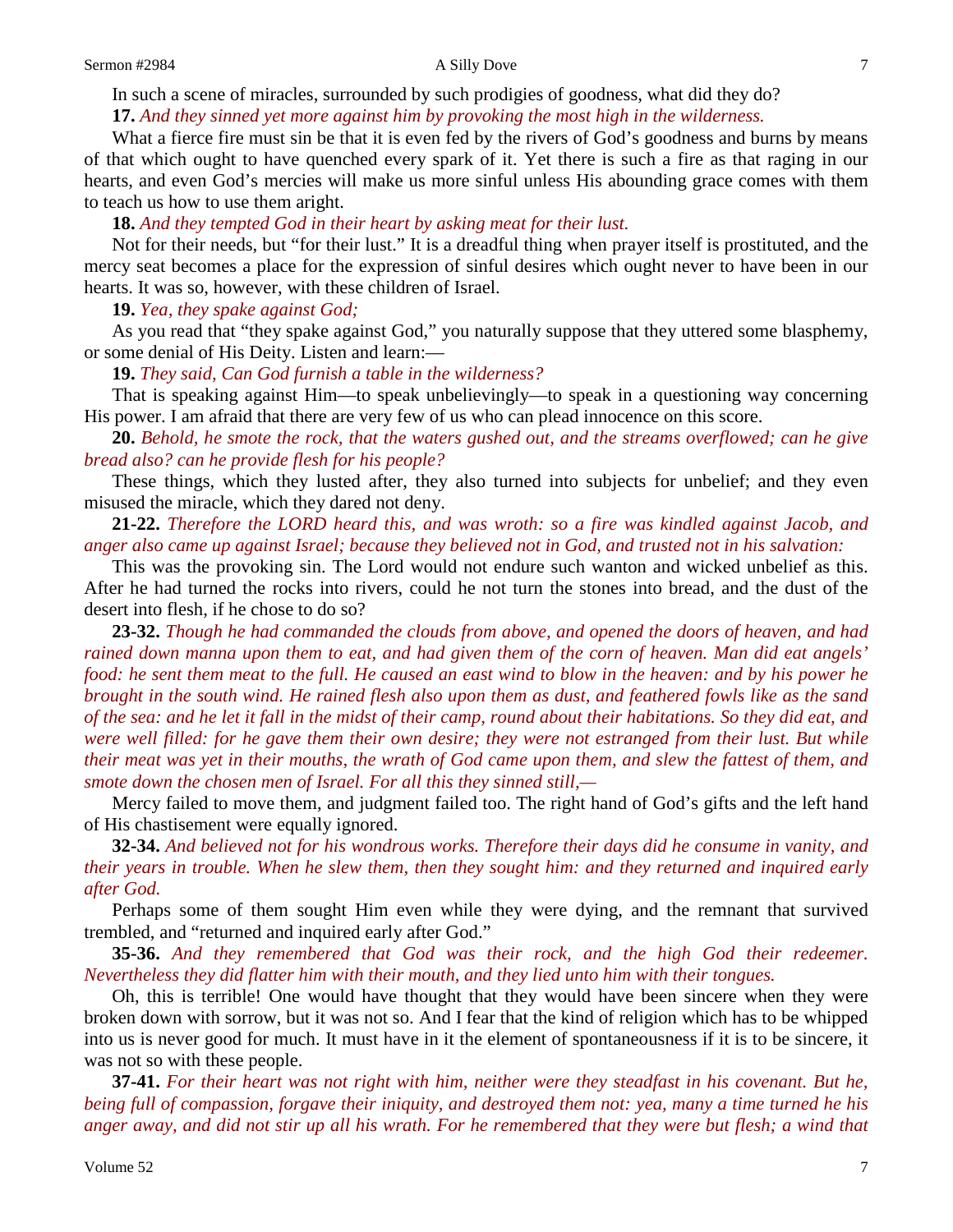passeth away, and cometh not again. How oft did they provoke him in the wilderness, and grieve him in *the desert! Yea, they turned back and tempted God, and limited the Holy One of Israel.*

In their unbelieving imagination, they circumscribed his power; they thought that he could do something, but not everything; they believed him one day, and doubted him the next.

**42-45.** *They remembered not his hand, nor the day when he delivered them from the enemy. How he had wrought his signs in Egypt, and his wonders in the field of Zoan: and had turned their rivers into blood; and their floods, that they could not drink. He sent divers sorts of flies among them, which devoured them; and frogs, which destroyed them.*

All these judgments fell upon their enemies, but they failed to remember them.

**46-56.** *He gave also their increase unto the caterpillar, and their labor unto the locust. He destroyed their vines with hail, and their sycamore trees with frost. He gave up the cattle also to the hail, and their flocks to hot thunderbolts. He cast upon them the fierceness of his anger, wrath, and indignation, and trouble, by sending evil angels among them. He made a way to his anger; he spared not their soul from death, but gave their life over to the pestilence, and smote all the firstborn in Egypt, the chief of their strength in the tabernacles of Ham: but made his own people to go forth like sheep, and guided them in the wilderness like a flock. And he led them on safely, so that they feared not: but the sea overwhelmed their enemies. And he brought them to the border of his sanctuary, even to this mountain, which his right hand had purchased. He cast out the heathen also before them, and divided them an inheritance by line, and made the tribes of Israel to dwell in their tents. Yet they tempted and provoked the most high God, and kept not his testimonies:*

Oh, these terrible "yets"! Though God was faithful to the end, and kept His covenant, and brought them into the land which He sware to their fathers that He would give them. "YET they tempted and provoked the most high God, and kept not his testimonies."

**57-61.** *But turned back, and dealt unfaithfully like their fathers: they were turned aside like a deceitful bow. For they provoked him to anger with their high places, and moved him to jealousy with their graven images. When God heard this, he was wroth, and greatly abhorred Israel: so that he forsook the tabernacle of Shiloh, the tent which he placed among men; and delivered his strength into captivity, and his glory into the enemy's hand.*

**1 Peter Chapter 4. Verse 1.** *Forasmuch then as Christ hath suffered for us in the flesh, arm yourselves likewise with the same mind: for he that hath suffered in the flesh hath ceased from sin;—*

Brethren, we have a Savior who suffered for us. As the Head was, such must the members expect to be. Let us, then, be resolutely determined that, suffer as we may, we will never turn aside from our Lord; for, inasmuch as we suffered in Him, yea, and died in Him, we ought to reckon that we are henceforth dead to sin, and that we have ceased from it, and can no longer be drawn into it. "He that hath suffered in the flesh hath ceased from sin;"—

**2.** *That he no longer should live the rest of his time in the flesh to the lusts of men, but to the will of God.*

The doctrine of substitution is the strongest possible argument for holiness. You lived in sin once, but Christ died for your sin, so you must reckon that, in Him, you died to sin, seeing that He died in your stead. And the argument is that, henceforth, your life is to be a life in Him, a life of holiness, to the praise and glory of God.

**3.** *For the time past of our life may suffice us to have wrought the will of the Gentiles,—*

Suffice? O brethren, let it do much more than that! Let it make us cry, "Would God that we had never wrought the will of the Gentiles at all!" Some young people foolishly say that they must have a little space in which they can "see life." Ah, those of you who have been converted in after years regret that ever you saw what men call "life," which is but the *alias* for corruption and death! "For the time part of our life may suffice us to have wrought the will of the Gentiles,"—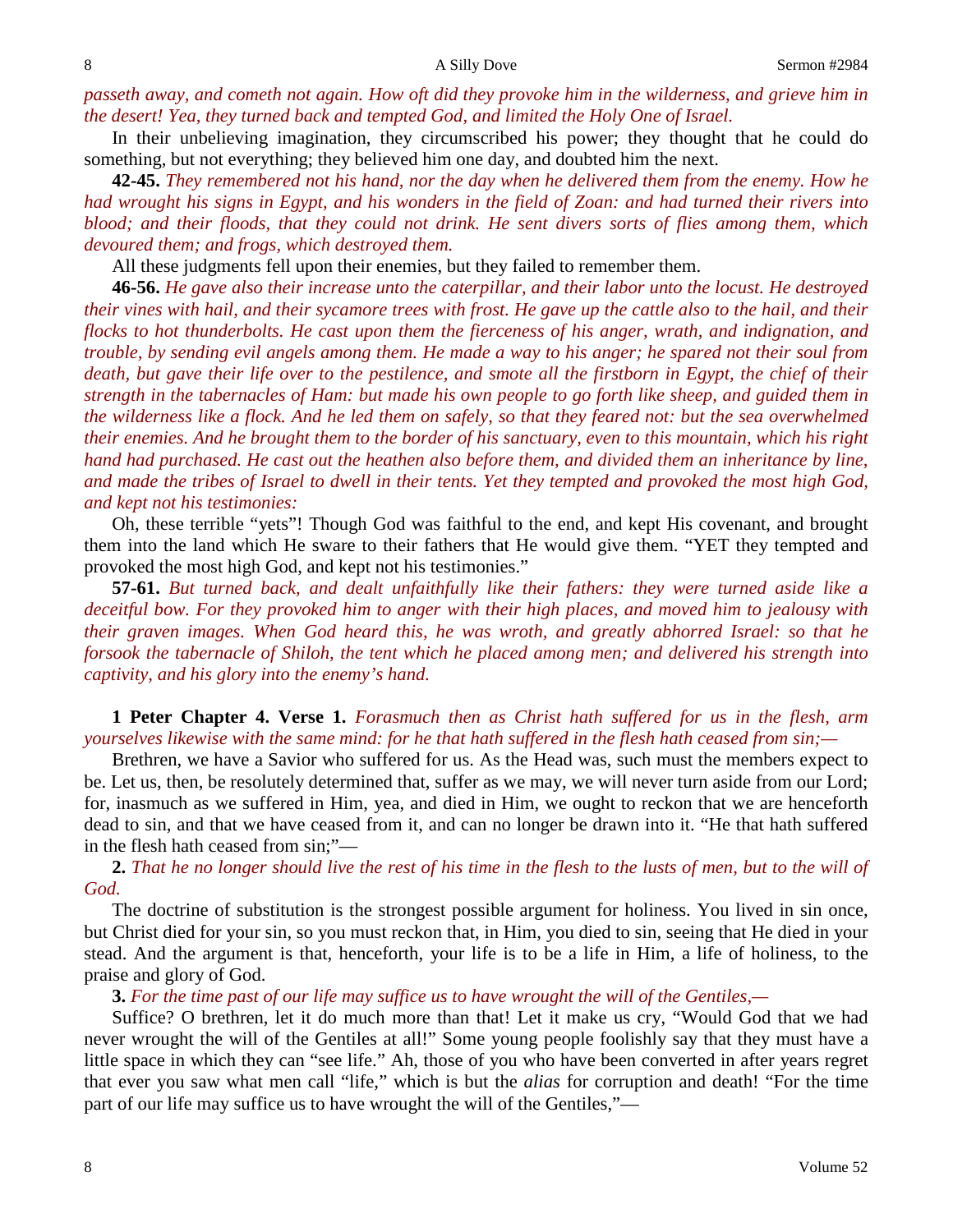### Sermon #2984 **A Silly Dove** A Silly Dove

**3-4.** *When we walked in lasciviousness, lusts, excesses of wine, revellings, banquetings, and abominable idolatries: Wherein they think it strange that ye run not with them to the same excess of riot, speaking evil of you:*

What a strange world this world is! It speaks evil of men because they will not do evil. Yet it has ever been so, the men, "of whom the world was not worthy," have been the very people of whom worldlings have said, "Away with such fellows from the earth! It is not fit that they should live." The world's verdict concerning Christians is of little value.

**5-6.** *Who shall give account to him that is ready to judge the quick and the dead. For for this cause was the gospel preached also to them that are dead, that they might be judged according to men in the flesh, but live according to God in the spirit.*

This is a very difficult passage to expound, but I suppose the meaning is that the Gospel was preached to those departed saints who had been called to die for Christ's sake, and that it was preached to them for this very reason, that, while they were judged by wicked men, and were by them condemned to die, they still live a far more glorious life than they lived here, because they were thus enabled, by their martyr death, to consummate their consecration to God.

**7-8.** *But the end of all things is at hand: be ye therefore sober, and watch unto prayer. And above all things have fervent charity among yourselves: for charity shall cover the multitude of sins.*

It covers them sometimes by not seeing them, for where there is much love, we are blind to many faults which otherwise we might see, we do not exercise the sharpness of criticism which malice would be sure to exercise. Besides that, when love applies herself to prayer, and when, in addition to prayer, she kindly gives admonition to a beloved friend, it often happens that true Christian love does really prevent a multitude of sins.

The apostle does not mean that, by loving another person, I shall cover my own sin, nor does he mean that the exercise of charity, in the common acceptation of that word, can cover my sin. But if I have much love to others, I may be the instrument, in the hand of God, for covering many of their sins in one or other of the senses I have mentioned.

**9-10.** *Use hospitality one to another without grudging. As every man hath received the gift, even so minister the same one to another, as good stewards of the manifold grace of God.*

Whatever "the gift" is, whether it be money, or talent, or grace, "even so minister the same one to another, as good stewards of the manifold grace of God." God gives much to you that you may give it to others, it is only meant to run through you as through a pipe. You are a steward, and if a steward should receive his lord's goods, and keep them for himself, he would be an unfaithful steward. Child of God, see to it that you faithfully discharge your responsibility as one of the "good stewards of the manifold grace of God."

**11-13.** *If any man speak, let him speak as the oracles of God; if any man minister, let him do it as of the ability which God giveth: that God in all things may be glorified through Jesus Christ, to whom be praise and dominion for ever and ever. Amen. Beloved, think it not strange concerning the fiery trial which is to try you, as though some strange thing happened unto you: But rejoice, inasmuch as ye are partakers of Christ's sufferings; that, when his glory shall be revealed, ye may be glad also with exceeding joy.*

If you do not share in Christ's humiliation, how can you expect to share in His exaltation? But if worldlings begin to rebuke and reproach you, take it for granted that they can discern something of Christ in you. Dogs do not usually bark at those who live in the same village with them, it is only at strangers that they bark. And when ribald tongues are lifted up against you, you have reason to hope that you are a stranger and a foreigner to the citizens of this world, for they love their own, as our Savior reminded His disciples, "If ye were of the world, the world would love his own: but because ye are not of the world, but I have chosen you out of the world, therefore the world hateth you"